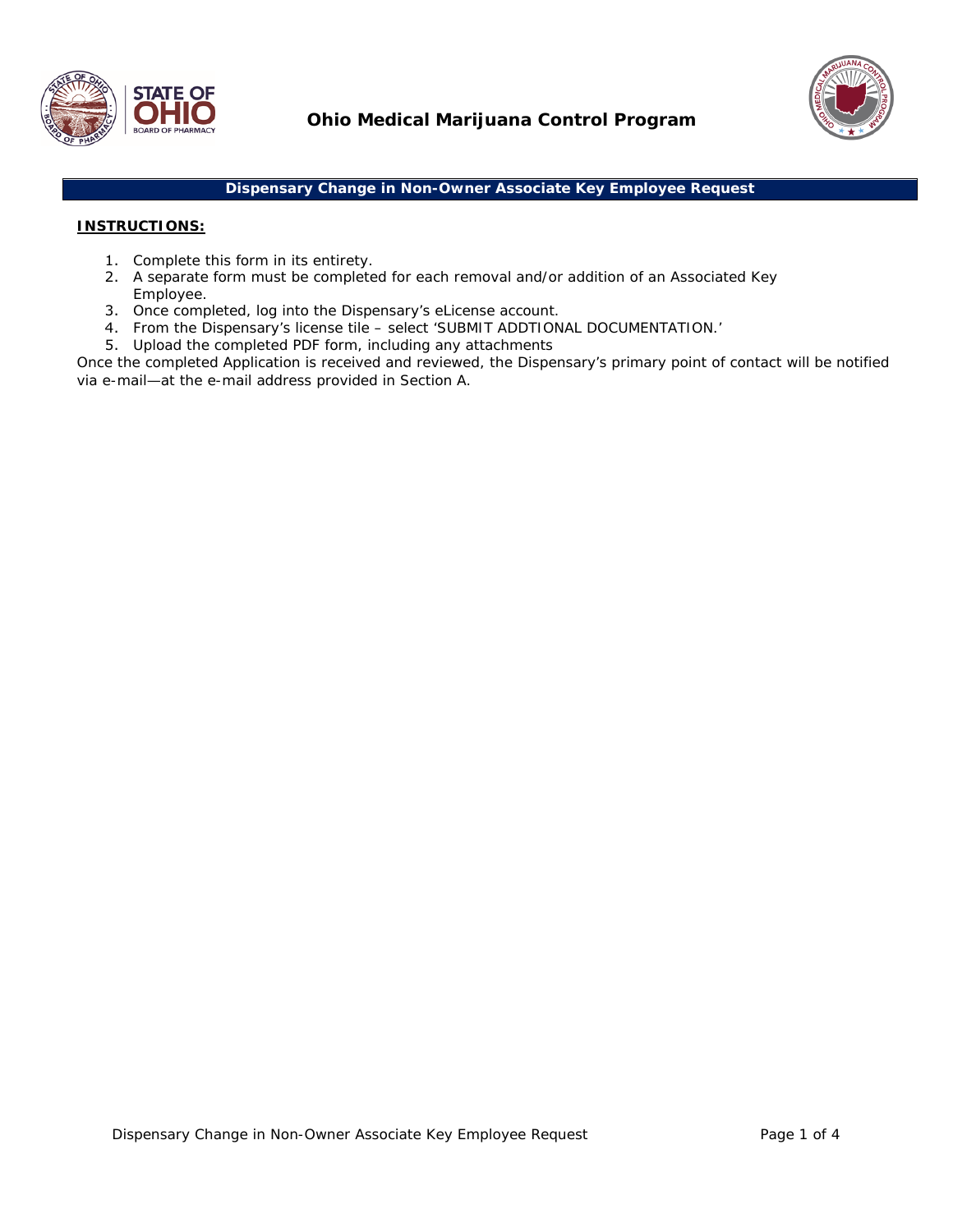



| Section A - Current Licensee Information |                                      |
|------------------------------------------|--------------------------------------|
| A-1. Name of Dispensary:                 | A-2. Dispensary License No.:         |
| A-3. Dispensary Address:                 |                                      |
| A-4. City:                               | A-5. State:                          |
| A-4. Zip Code:                           | A-5. Phone Number:                   |
| A-6. Primary Contact Name:               | A-7. Primary Contact E-mail Address: |
| A-8. Primary Contact Phone Number:       | A-9. Anticipated Date of Change:     |

| Section B - Removal of Associated Key Employee                                                                                         |
|----------------------------------------------------------------------------------------------------------------------------------------|
| <b>B-1. Associated Key Employee Name:</b>                                                                                              |
|                                                                                                                                        |
|                                                                                                                                        |
| B-2. Associated Key Employee License Number:                                                                                           |
|                                                                                                                                        |
|                                                                                                                                        |
| B-3. Associated Key Employee Current Title:                                                                                            |
|                                                                                                                                        |
| B-4. Reason for Associated Key Employee Removal:                                                                                       |
|                                                                                                                                        |
| $\Box$ NO<br>Termination of employment:<br>$\square$ YES                                                                               |
| IF YES, Complete and attach <b>Employee Separation Form</b>                                                                            |
| If NO, in a separate attachment provide all of the following:                                                                          |
|                                                                                                                                        |
| (1) The Individual's New Job Title<br>(2) The Individual's New Job Duties, including whether the individual has the power to influence |
| management and operational decision-making or otherwise will exercise substantial control over the                                     |
| Dispensary                                                                                                                             |
|                                                                                                                                        |
|                                                                                                                                        |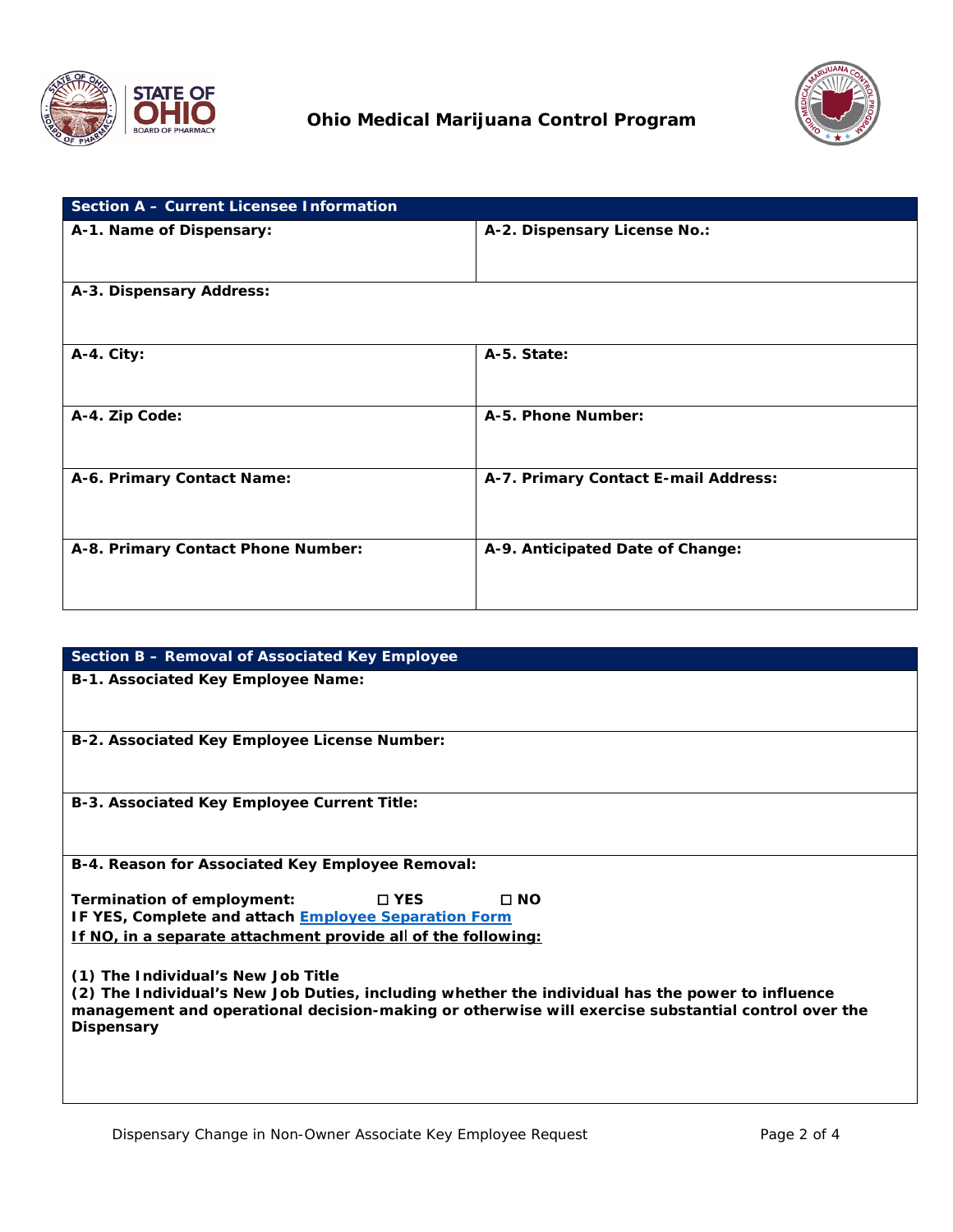



**If Other, explain:**

**B-5. Please list Associate Key Employee's ownership interest in Dispensary:**

## **Section C – Addition of an Associated Key Employee**

**C-1. Associated Key Employee Name:**

**C-2. Associated Key Employee Title:**

**C-3. Please list Associate Key Employee's ownership interest in Dispensary:**

**C-4. Required Attachments:**

☐ **T**ax **[Authorization Form](https://www.medicalmarijuana.ohio.gov/Documents/LicenseeResources/Dispensary%20Licensee%20Resources/Dispensary%20&%20Employee%20License%20Renewal/Tax%20Authorization%20Form.pdf) for each AKE**

☐ **Updated Organization Chart, including an explanation of the Associated Key Employee's Duties**

**Please note any new Associated Key Employee applicant must also complete the Associated Key Employee application and pay the required fee of \$500 at [www.elicense.ohio.gov](http://www.elicense.ohio.gov/)**